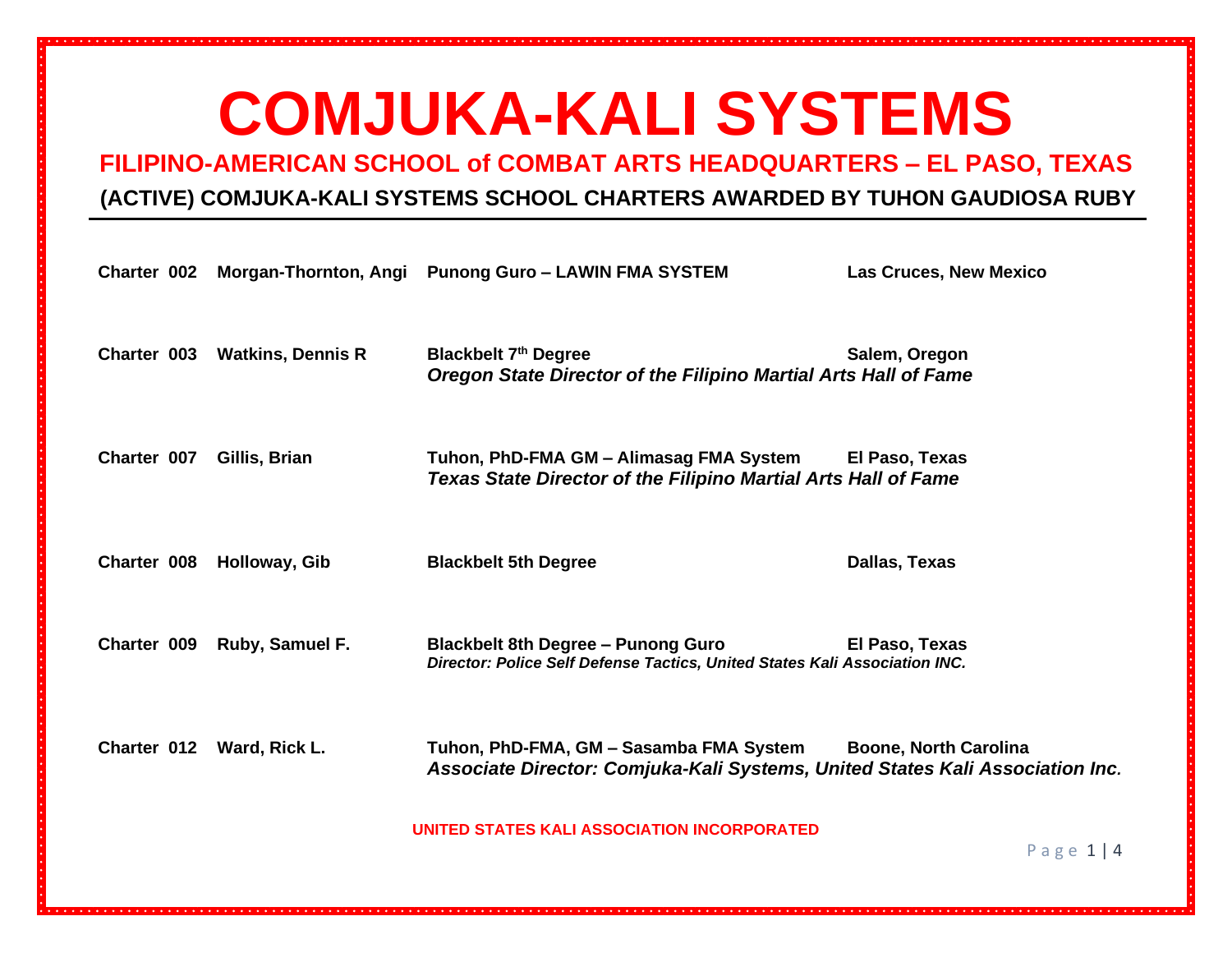**FILIPINO-AMERICAN SCHOOL of COMBAT ARTS HEADQUARTERS – EL PASO, TEXAS**

### **(ACTIVE) COMJUKA-KALI SYSTEMS SCHOOL CHARTERS AWARDED BY TUHON GAUDIOSA RUBY**

|                         | Charter 015 Laing, Christopher | <b>Blackbelt 8th Degree</b>                 | <b>Butler, Tennessee</b>     |
|-------------------------|--------------------------------|---------------------------------------------|------------------------------|
| Charter 016             | <b>McGuire, Jason</b>          | <b>Blackbelt 7th Degree</b>                 | Wilkesboro, North Carolina   |
| Charter 017             | Julian, Terry A.               | <b>Blackbelt 6th Degree</b>                 | <b>Boone, North Carolina</b> |
|                         | Charter 019 Funk, Kathleen     | <b>Blackbelt 1st Degree</b>                 | El Paso, Texas               |
| Charter 020             | <b>Reband, Greg</b>            | <b>Blackbelt 4th degree</b>                 | Madera Sierra Vista, Arizona |
|                         | Charter 022 Garness, Bill      | PG/GM - Laban Sa Lahat FMA System           | Las Vegas, Nevada            |
| Charter 023 Cruz, Erick |                                | <b>Blackbelt 8th degree</b>                 | Las Vegas, Nevada            |
|                         |                                | UNITED STATES KALI ASSOCIATION INCORPORATED | Page $2 4$                   |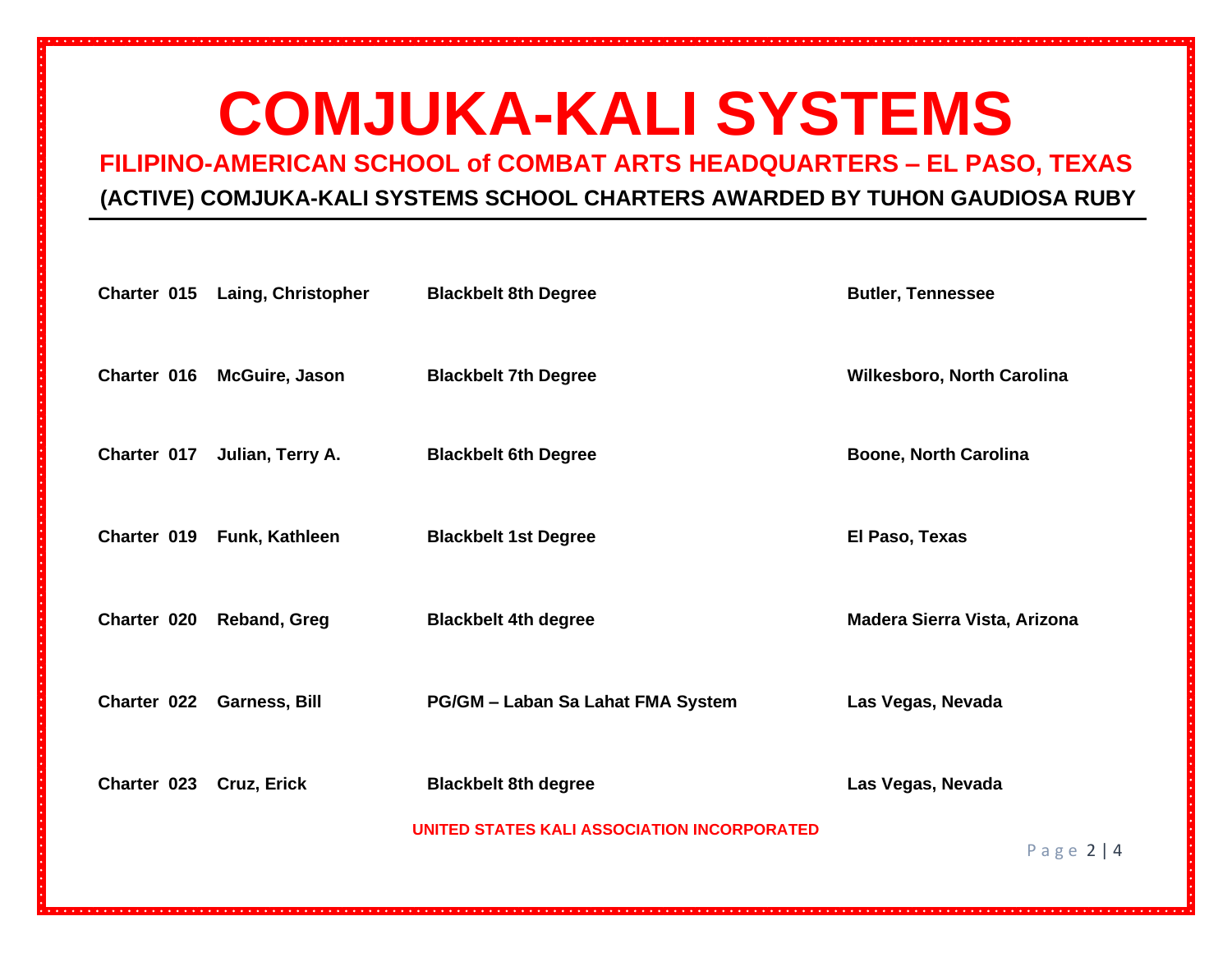**FILIPINO-AMERICAN SCHOOL of COMBAT ARTS HEADQUARTERS – EL PASO, TEXAS**

### **(ACTIVE) COMJUKA-KALI SYSTEMS SCHOOL CHARTERS AWARDED BY TUHON GAUDIOSA RUBY**

| Charter 024 | Evans, Harold              | <b>Tuhon/Dr. PhD-FMA</b>                                                                                                                                          | <b>Boone, NC</b>                     |
|-------------|----------------------------|-------------------------------------------------------------------------------------------------------------------------------------------------------------------|--------------------------------------|
| Charter 025 | <b>Foster, Adrian</b>      | <b>Blackbelt 2nd Degree</b><br><b>Police Self Defense Tactics Instructor</b><br>Associate Director of Police Self Defense Tactics, United States Kali Association | <b>Bristow, Virginia</b>             |
| Charter 026 | <b>Marks, Eric</b>         | <b>Blackbelt 5th Degree</b>                                                                                                                                       | <b>Winston-Salem, North Carolina</b> |
| Charter 027 | Watson, Josh               | Blackbelt 5 <sup>th</sup> Degree (Sifu – 5 <sup>th</sup> Degree Sasamba)                                                                                          | <b>Cape Coral, Florida</b>           |
| Charter 028 | <b>DeBrow III, James</b>   | <b>GM/ Punong Guro</b>                                                                                                                                            | <b>Austin, Texas</b>                 |
| Charter 029 | <b>Gerton, Scotty</b>      | <b>Tuhon / Datu</b>                                                                                                                                               | <b>Washington / Utah</b>             |
| Charter 030 | <b>Brinkerhoff, Donald</b> | Guro<br>UNITED STATES KALI ASSOCIATION INCORPORATED                                                                                                               | <b>Tooele, UT</b><br>Page $3 4$      |